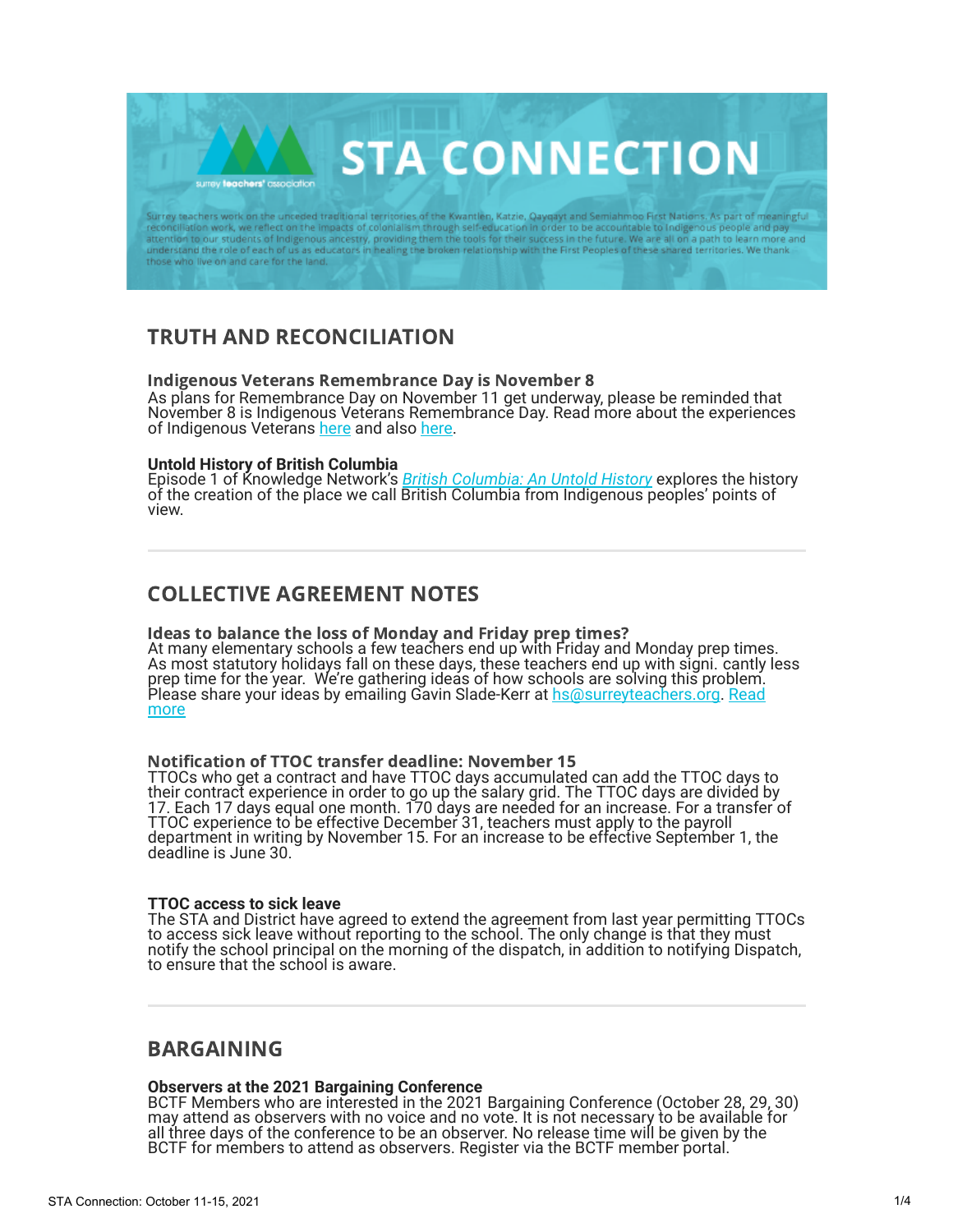## HEALTH & SAFETY

#### Vaccine Mandate

The vaccine mandate for public service workers does not apply to schools. School Boards are the employer who would be responsible for issuing a vaccine mandate. We would have no opposition to a mandate for school staff and would work with those who have medical exemptions to receive accommodation.

#### Mask Wearing Non-Compliance

Our advice is to have the Public Health Order regarding masks handy when discussing issues of non-compliance with administration. The wording in the Public Health Order is much stronger than the Health and Safety guidelines for K-12 and supersedes them. <u>Read</u> more

## PROFESSIONAL DEVELOPMENT

Provincial Specialist Associations Day 2021 This year PSA day is Friday, October 22. Take note of all the [offerings from various PSAs.](http://www.psaday.ca/)

## Pro-D Townhall - October 27, 2021

The STA office will be presenting a Pro-D Townhall on October 27, 2021 from 3:30-5:00 pm via Zoom. This will be an open forum for you to ask questions and share ideas with other Pro-D Reps. [Register now](https://docs.google.com/forms/d/e/1FAIpQLSdjrSN90QRjtuSrQJ2xGEPzFvoCDAYB8MVD5E0IMwcjlxeM-A/viewform) and feel free to submit your Pro-D questions during your registration.

### **Seeking 3 More Members for our Convention Committee**

The Convention Committee plans the yearly STA Convention and is looking for 3 members to round out the committee. Members serve for a two-year term and there are currently openings for 1 Aboriginal, 1 Primary and 1 Excursion member. Interested members are encouraged to submit a completed [Committee Curriculum Vitae Form](https://www.surreyteachers.org/wp-content/uploads/2019/09/STA-CMT-CV-Form-2019.09.20.pdf) to [reception@surreyteachers.org](mailto:reception@surreyteachers.org). For more information, visit the [Convention Committee](https://www.surreyteachers.org/features/convention-committee/) [Page](https://www.surreyteachers.org/features/convention-committee/) on our website.

## ANNOUNCEMENTS

### Special General Meeting on Thursday, October 21

To vote in the election for Tst Vice President, you'll need to <u>[register](https://bit.ly/STARAlinks)</u> to attend the October 21 Special General meeting using your surreyschools email. Registration will be open until October 21, 2021 at 12:00 pm. After registering, you will receive a confirmation email containing your registration keys and information about joining the webinar (this process may take some time, so please register as soon as possible). Email questions or concerns to [sta@surreyteachers.org](mailto:sta@surreyteachers.org).

#### Zoom Meditation for Surrey Teachers

Are you feeling stressed out? On Wednesday, October 27, come and spend the afternoon relaxing and freeing your mind within the safety of your home through a virtual guided meditation hosted by the STA Status of Women Committee. Achieve mental and emotional release and stress relief surrounded by those who understand our stress the best - other Surrey teachers! [Register now](https://docs.google.com/forms/d/e/1FAIpQLSdX2jd4K6mWMidh1nXP10i-dyZ1L9gdChiyjhA8DY4-9DiOqA/viewform)

#### Staff Rep Training

The STA is offering <u>Rookie Staff Rep Training</u> on November 2 and <u>Returning Staff Rep</u> [Training](https://surt-fall2021.eventbrite.ca/) on October 18, 19, 20 and November 3.

#### New Teachers' Conference

Are you new to teaching? Do you have questions about what you union has to offer? Your pay cheque? Your contract? Please feel invited to attend our New Teacher's Conference on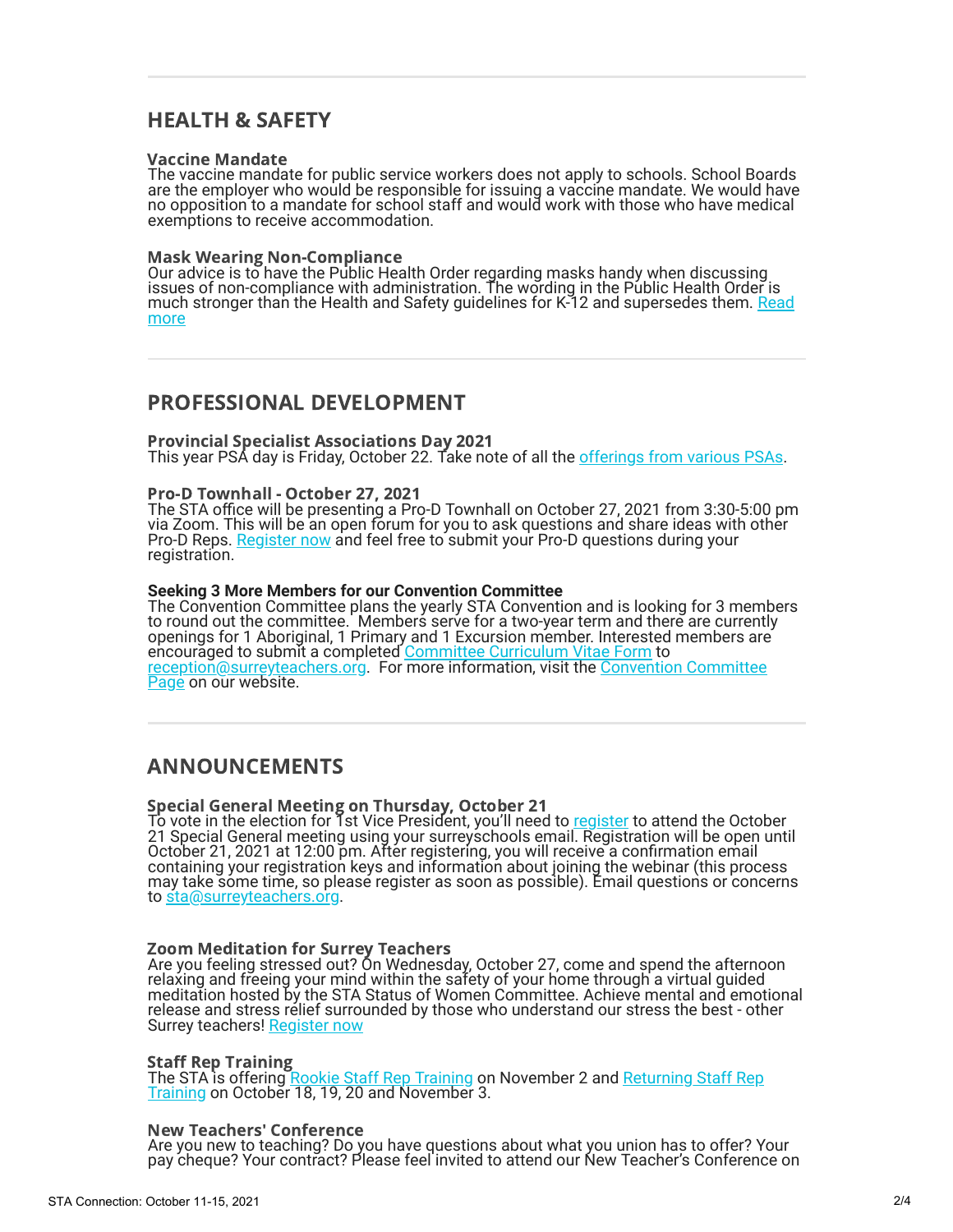October 27th, 2021 from 9:00 am to 3:00 pm via Zoom. [Registration is open](https://ntc-oct27-21.eventbrite.ca/) to teachers in the first 3 (or so) years of teaching, who have not attended before.

### Climate Bargaining Round Table

Hear from environmental activist and author Seth Klein about the role of workers to force a wartime-level response to the climate crisis in this two-hour online Roundtable. Additionally, Tara Peel, from the Canadian Labour Congress, will share the work of the CLC on climate action and what unions are and need to be doing. Join us for a facilitated discussion as we explore ways we can demand that our unions fight for a livable planet.



### **Northwest Social Justice Conference**

The Northwest Teaching for Social Justice Conference is an annual gathering of conversation, idea-sharing, and inspiration is co-sponsored by Rethinking Schools and is taking place on Saturday, October 23rd online. The cost is just \$10 — \$5 for students. <u>Read</u> more



## 14th Annual Northwest Teaching for Social Justice Conference

"Rethinking Our Classrooms, Organizing for Better Schools"

Online - Saturday, October 23, 2021

## **Keynote Speaker:**

Dr. Bettina Love We Gon' Be Alright, But It Ain't Alright: Abolitionist Teaching